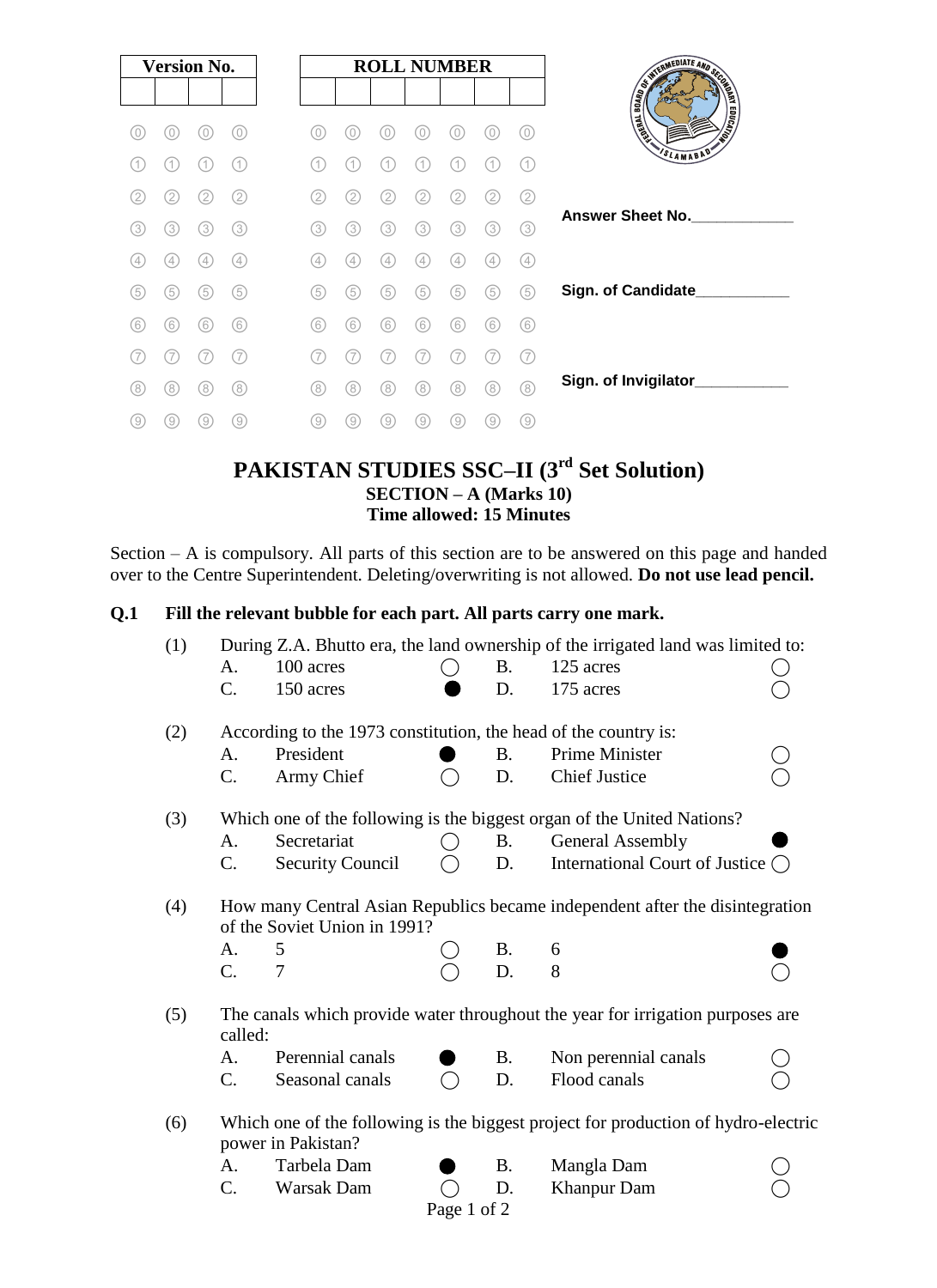- (7) Which one of the following country is the largest market of Pakistani export items?
- A. America  $\bullet$  B. China  $\circ$ C. Britain ( D. Germany (8) How many persons live in a square kilometer area in Pakistan? A. 126 O B. 226 C. 326  $\bigcirc$  D. 426  $\bigcirc$ (9) Which one of the following city of Baluchistan is famous for its annual fair? A. Quetta  $\bigcirc$  B. Sibbi  $C.$  Ziarat  $\bigcirc$  D. Lasbela  $\bigcirc$ (10) Which non-Muslim Judge played an important role in compiling the 1973 constitution? A. Justice Bhagwandas  $\bigcirc$

\_\_\_\_\_\_\_\_\_\_

B. Justice AR Carnelius  $\bullet$ C. Justice Badi-uz-Zaman Kakaos  $\bigcirc$ D. Justice Dorab F Patel  $\bigcirc$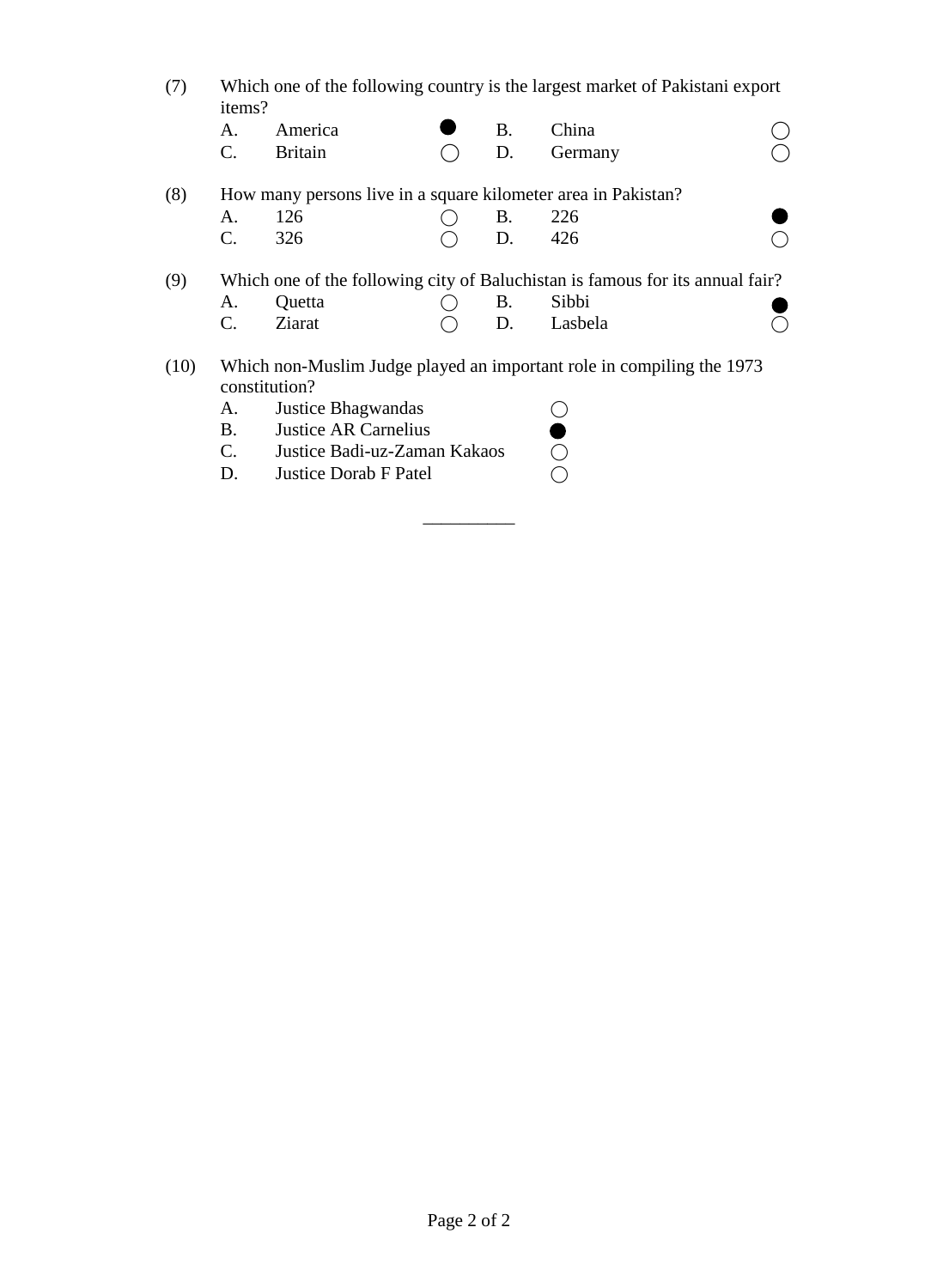

Federal Board SSC-II Examination Pakistan Studies Model Question Paper (Curriculum 2006)

# Time allowed: 2.15 hours Total Marks: 40

Note: Answer any eight parts from Section 'B' and attempt any two questions from Section 'C' on the separately provided answer book. Write your answers neatly and legibly.

# **SECTION – B** (Marks 24)

**Q.2** Attempt any **EIGHT** parts from the following. All parts carry equal marks.

 $(8 \times 3 = 24)$ 

i. Why the1973 constitution is called a semi-rigid constitution?

**Answer**: The 1973 constitution is called a semi-rigid constitution because the method of amendment in it is neither too difficult nor too easy. A two-third majority of the Parliament (National Assembly and Senate) is required to make an amendment in the constitution.

ii. Explain briefly the scheme 'retire debt, adorn the country'.

**Answer:** Since long, the economic condition of the country was not improving and the governments had to take loans from IMF, World Bank and other countries. Prime Minister Nawaz Sharif started a scheme called 'Retire debt, adorn the country'. He appealed the nation for donations. The nation welcomed this scheme and about 17 billion rupees were collected till June 1999 in this head.

iii. How was women empowerment given more weightage during General Musharraf period?

**Answer:** During General Musharraf Era, a lady Dr Shamshad Akhtar was appointed as Governor State Bank. Women were appointed fighter pilots in the Air Force. Women were allowed to contest on general seats despite having reserved seats in the National and Provincial Assemblies. Women were given small loans without guarantees on easy terms by banks. Women were appointed traffic wardens. A direct commission was made possible for women in army.

iv. Describe location of Pakistan with respect to its neighbours.

**Answer:** Pakistan is situated in the South of the Continent of Asia. Pakistan shares its Eastern border with India, northern border with China, north western border with Afghanistan and western border with Iran whereas Arabian Sea is in the South of Pakistan.

v. How is Pakistan facilitating Afghanistan in its trade relations with other countries?

Answer: Afghanistan is a landlocked country as it does not have an access to any sea. Afghanistan was facing difficulty in establishing trade relations with other countries. Keeping this situation in view, Pakistan provided transit facilities to Afghanistan. Permission was accorded to transport goods from and to the sea ports of Pakistan. This is how Pakistan is facilitating Afghanistan in its trade relations with other countries.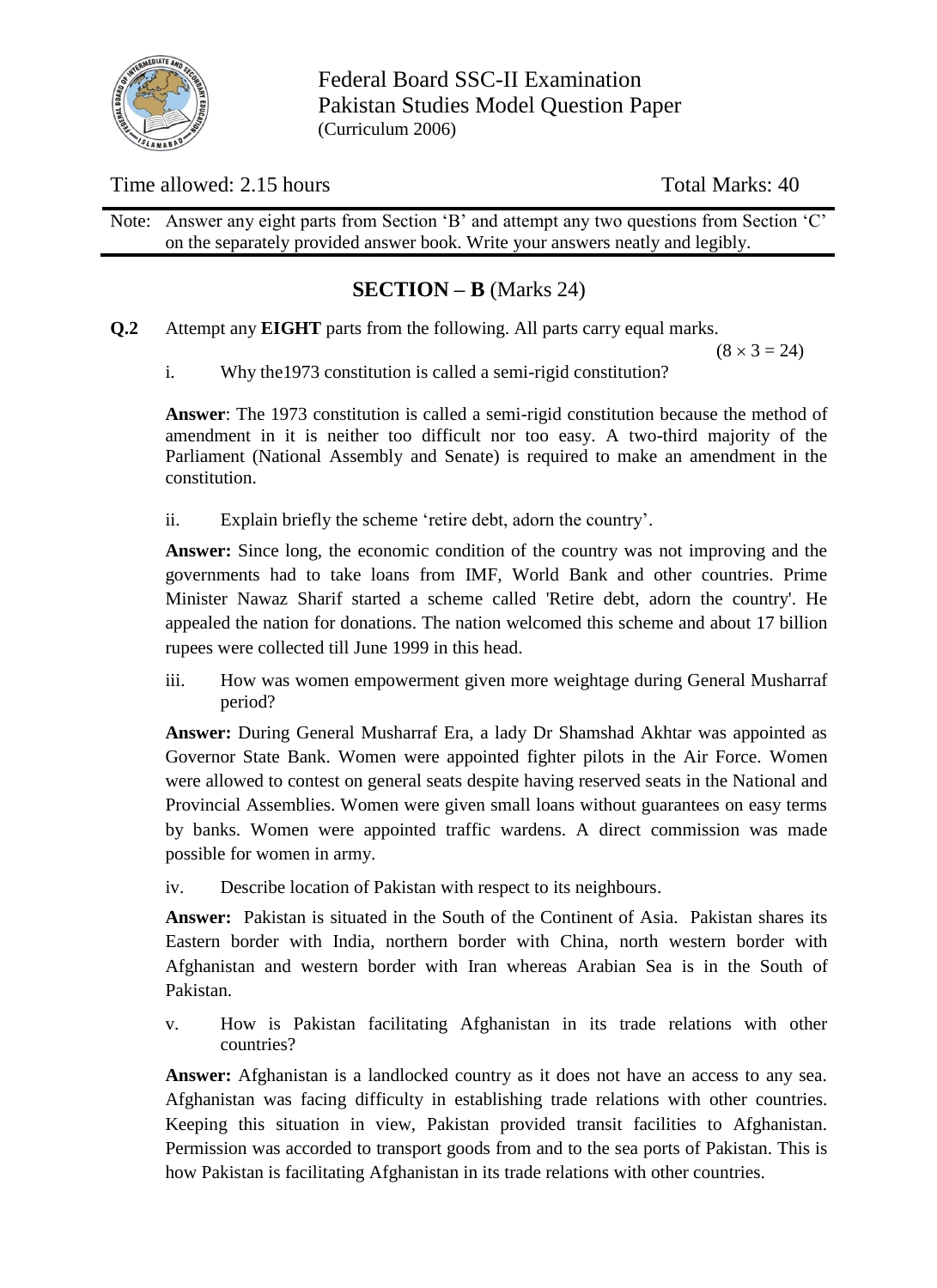vi. What does SAARC stand for? When was it set up? Write its basic aim.

**Answer:** SAARC stands for South Asian Association for Regional Cooperation. It was established in 1985. The basic aim of this organization was to increase joint cooperation among the member countries.

vii. What are three main reasons for low per acre average yield in Pakistan?

**Answer:** Following are the three main reasons for low per acre average yield in Pakistan: 1- Pakistan has not been successful in achieving agricultural self-sufficiency due to backwardness. Farmers still use old and traditional methods.

2- In Pakistan, there is a vast system of irrigation but the rivers cannot supply water to all available agricultural land which creates problems.

3- Natural disasters (floods, earthquakes etc), water logging and salinity, low quality seeds and fertilizers affect the per acre yield.

viii. How is water logging and salinity dangerous for crops to grow?

**Answer**: A large part of the agricultural land is not cultivable due to water logging and salinity. Under water logged condition, the concentration of toxic gases increases infertility. Increase in salinity reduce amount of pure water available for crops. Plants require additional energy to absorb water from saline soil. All this affects the proper growth of crops.

ix. Narrate any three important problems, most of the Pakistani educational institutions are facing.

**Answer:** 1- The budget allocation for education in Pakistan is insufficient. There is a scarcity of trained teachers as well.

2- The facilities of co-curricular activities is very limited.

3- Most of the educational institutions in Pakistan face shortage of basic facilities like clean drinking water, electricity shortage, faulty system of sanitation, hostels and transport problems etc.

x. How is Urdu language creating cohesion in Pakistan?

**Answer:** Urdu has a vital role in producing cohesion in Pakistan. The language is not associated with a specific region or racial group. It is spoken and understood all over Pakistan. It has become the language of communication. It has been the medium of education.

xi. How did Sachal Sarmast play his role in the spread of Sindhi language?

**Answer:** The highly esteemed poet Sachal Sarmast wrote poetry in Sindhi, Urdu, Saraiki, Punjabi and Persian languages. He was a man with sufi qualities. In mysticism, his special topic was wahdat-ul-wajood. He enriched the tradition of religious songs

# **SECTION – C** (Marks 16)

**Note:** Attempt any **TWO** questions. All questions carry equal marks. ( $2 \times 8 = 16$ )

**Q.3** Analyze the Afghan Jihad and refugee problem and their impact on Pakistani society.

**Answer:** The invasion by Russian forces into Afghanistan in 1979 created a new challenge for Pakistan. General Zia-ul-Haq adopted a firm policy and stood against the intervention of the Russian forces.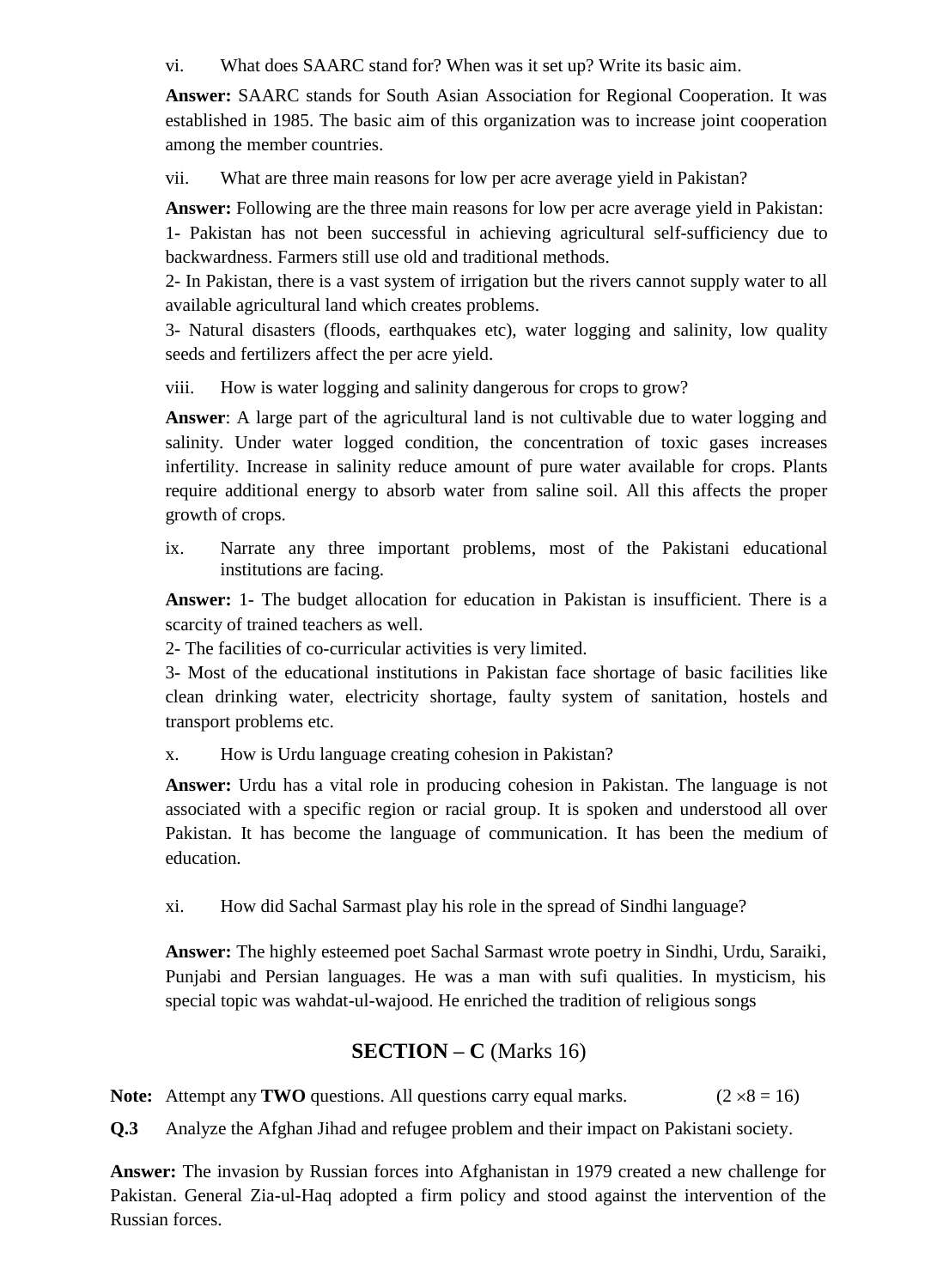# **The Afghan Jihad**

The Afghan nation stood bravely against the Russian attack. The moral support of people and government of Pakistan raised the morale of Afghanistan freedom fighters later on called Afghan mujahidin. Freedom loving groups of Afghan militants kept up their armed struggle against Russian occupation. With the support of Pakistan and the US lead Western block including the Arab states, the mujahidin inflicted heavy defeats on Russian forces in every field. The support was military, economic and diplomatic. Russians were completely demoralized due to strong opposition in Afghanistan and because of their heavy losses; they had to sign an Accord in April 1988 in Geneva. The Russia withdrew her forces from Afghanistan on 15 February 1988.

# **The Refugee Problem**

Over three million Afghan citizens, uprooted from homes had to migrate for seeking refuge in Pakistan. These helpless people badly needed shelter, medicine and food to eat. Pakistan had to set up refugee camps in different areas of Pakistan. Pakistan fulfilled all types of their requirements with the help of international community. The families of some of these refugees are still living in Pakistan.

## **The Impact on Pakistani Society**

The migration of Afghan refugees to Pakistan during Russian attack had far reaching effects on Pakistani society. Though the Afghan mujahidin emerged victor in the struggle, Pakistan had to pay very heavy price for her Aghan policy. Heroin-a drug was for the first times introduced in Pakistan during this period. Massive quantities of illegal weapons were smuggled into Pakistan which gave rise to innumerable terrorist groups in the country. Smuggling of electronic appliances became very common. The students of some Pakistani religious madrassas also participated in Afghan jihad. Some of them later on created problems for the country. The thousands of families of Afghan migrants are still living in Pakistan which is a burden on the weak economy of the country.

**Q.4** Discuss briefly the location and production of cottage, small and large scale industries.

### **Answer:**

Industries are the backbone of a country. They bring new goods in the market and fulfill our day to day requirements. Following are details of cottage, small and large scale industries.

# **1. Cottage Industries**

An industry or act of production which is carried out in homes or on a small scale falls in the category of cottage industries. Cottage industries usually include those industries in which Pakistani craftsmen use old fashioned, simple tools and traditional methods. Local raw material is used in these industries. Our famous cottage industries include:

craft of spinning with a spinning wheel, leather goods manufacturing, craft of making clay utensils, wood and iron craft, different items of daily use from leaves and cane , embroidery on clothes, weaving cotton, making woolen and jute items with hand tools , metal goods, and dagger and knife manufacturing, sports goods manufacturing, silver and gold craft , stone craft, clay toys manufacturing

### **Location of Cottage Industries**

Cottage industries are mostly located in rural areas of all provinces of Pakistan

### **2. Small Industries**

In the industrial sector of Pakistan, a large number of people are associated with small industries. Small industry means that industry which employs 2 to 9 workers and manufactures different items. A few of our small industries are listed: